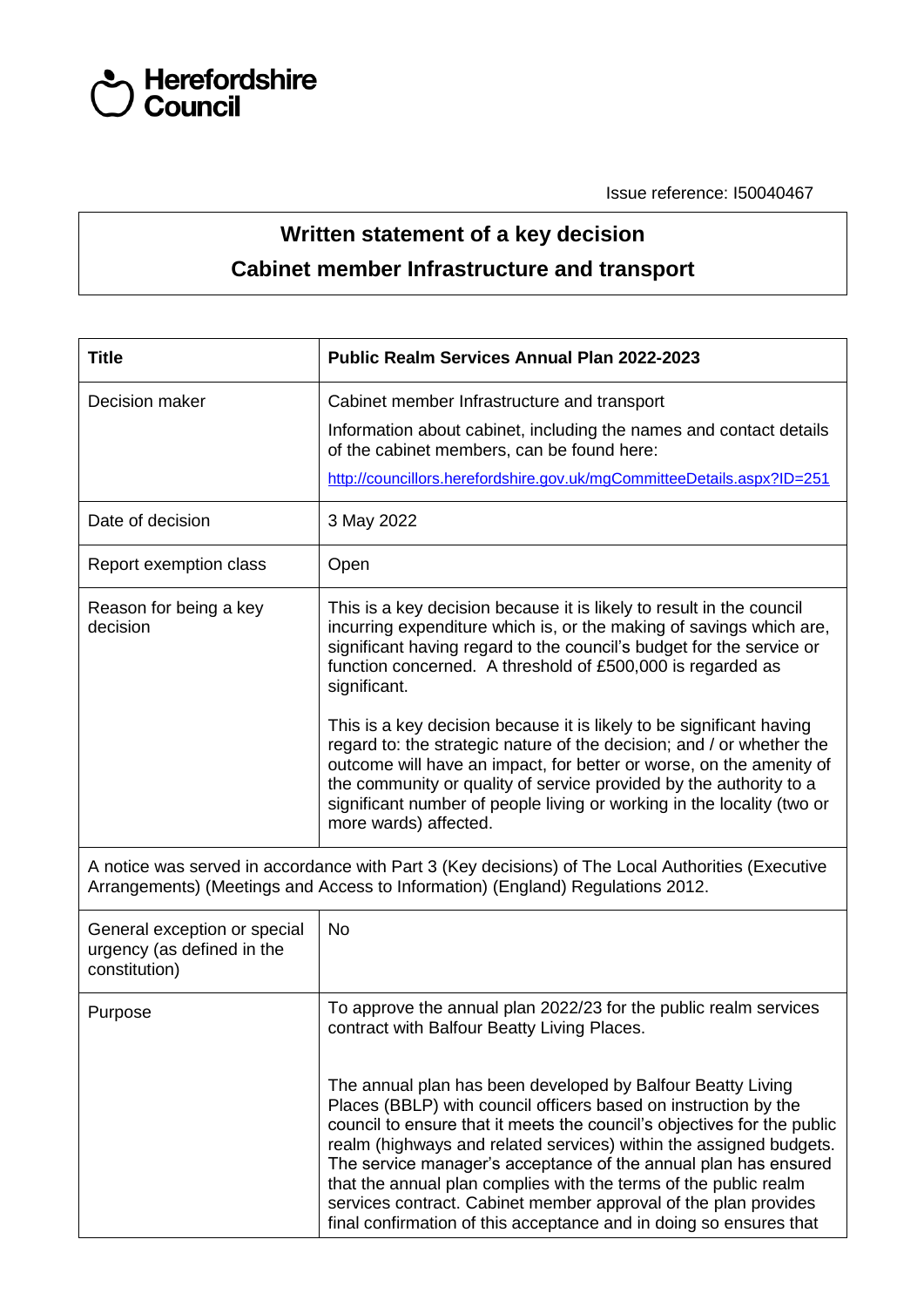|                                                                                                            | the plan provides a sound basis for performance and contract<br>management during the forthcoming financial year. The council has<br>confirmed that the necessary contractual requirements have been<br>complied with in regard to the annual plan.                                                                                                                                                                                                                                                                                                                                                                                                                                                                                                                                                                                                                                                                                                                                                                    |  |  |
|------------------------------------------------------------------------------------------------------------|------------------------------------------------------------------------------------------------------------------------------------------------------------------------------------------------------------------------------------------------------------------------------------------------------------------------------------------------------------------------------------------------------------------------------------------------------------------------------------------------------------------------------------------------------------------------------------------------------------------------------------------------------------------------------------------------------------------------------------------------------------------------------------------------------------------------------------------------------------------------------------------------------------------------------------------------------------------------------------------------------------------------|--|--|
| <b>Decision</b>                                                                                            | That:<br>(a) the Annual Plan for public realm services, as outlined at<br>Appendix 1 of this report be approved as the basis for service<br>delivery during 2022/23 with an overall budget of up to<br>£18,775,046; made up of £5,908,046 revenue and £12,867,000<br>capital budgets as detailed in paragraph 44 below;<br>(b) the Interim Service Director Transport and Highways be<br>authorised to agree, through the BBLP contract governance<br>arrangements, final adjustments to the programme (including<br>any recommendations from the Strategic Partnering Board)<br>and budget allocation to each of the Annexes and any in-year<br>adjustments to the plan, within the overall budget; and<br>(c) the interim Service Director Transport and Highways be<br>authorised to take all necessary operational decisions in<br>relation to the in-house provision of Public Rights of Way and<br>Traffic Management services and the directly delivered<br>projects identified in paragraph 21 of this report. |  |  |
| Reason for the decision                                                                                    | As set out in the report. Documents relating to this decision are<br>available at<br>http://councillors.herefordshire.gov.uk/mglssueHistoryHome.aspx?IId=50040467                                                                                                                                                                                                                                                                                                                                                                                                                                                                                                                                                                                                                                                                                                                                                                                                                                                      |  |  |
| Options considered                                                                                         | 1. Not to approve the Annual Plan. This is not recommended as<br>operating without an approved Annual Plan may put the<br>management of budgets, performance and contract management<br>arrangements at risk.<br>2. If in year changes to the service as detailed in this Annual Plan                                                                                                                                                                                                                                                                                                                                                                                                                                                                                                                                                                                                                                                                                                                                  |  |  |
|                                                                                                            | are required, then these can be best managed, from the baseline<br>position established in the Annual Plan, through the change<br>management processes that are in the Public Realm Services<br>contract and managed through the council's contract management<br>team.                                                                                                                                                                                                                                                                                                                                                                                                                                                                                                                                                                                                                                                                                                                                                |  |  |
|                                                                                                            | 3. To approve an alternative Annual Plan for 2022/23; this option is<br>not recommended as the development of the Annual Plan has<br>gone through a robust process with BBLP and the council's<br>representatives to ensure effective prioritisation and asset<br>management have been applied within the overall budgets<br>available                                                                                                                                                                                                                                                                                                                                                                                                                                                                                                                                                                                                                                                                                 |  |  |
| Declarations of interest (see<br>• below)                                                                  | None                                                                                                                                                                                                                                                                                                                                                                                                                                                                                                                                                                                                                                                                                                                                                                                                                                                                                                                                                                                                                   |  |  |
| Call-in expiry date (decisions<br>are not subject to call-in<br>where special urgency<br>provisions apply) | 9 May 2022                                                                                                                                                                                                                                                                                                                                                                                                                                                                                                                                                                                                                                                                                                                                                                                                                                                                                                                                                                                                             |  |  |